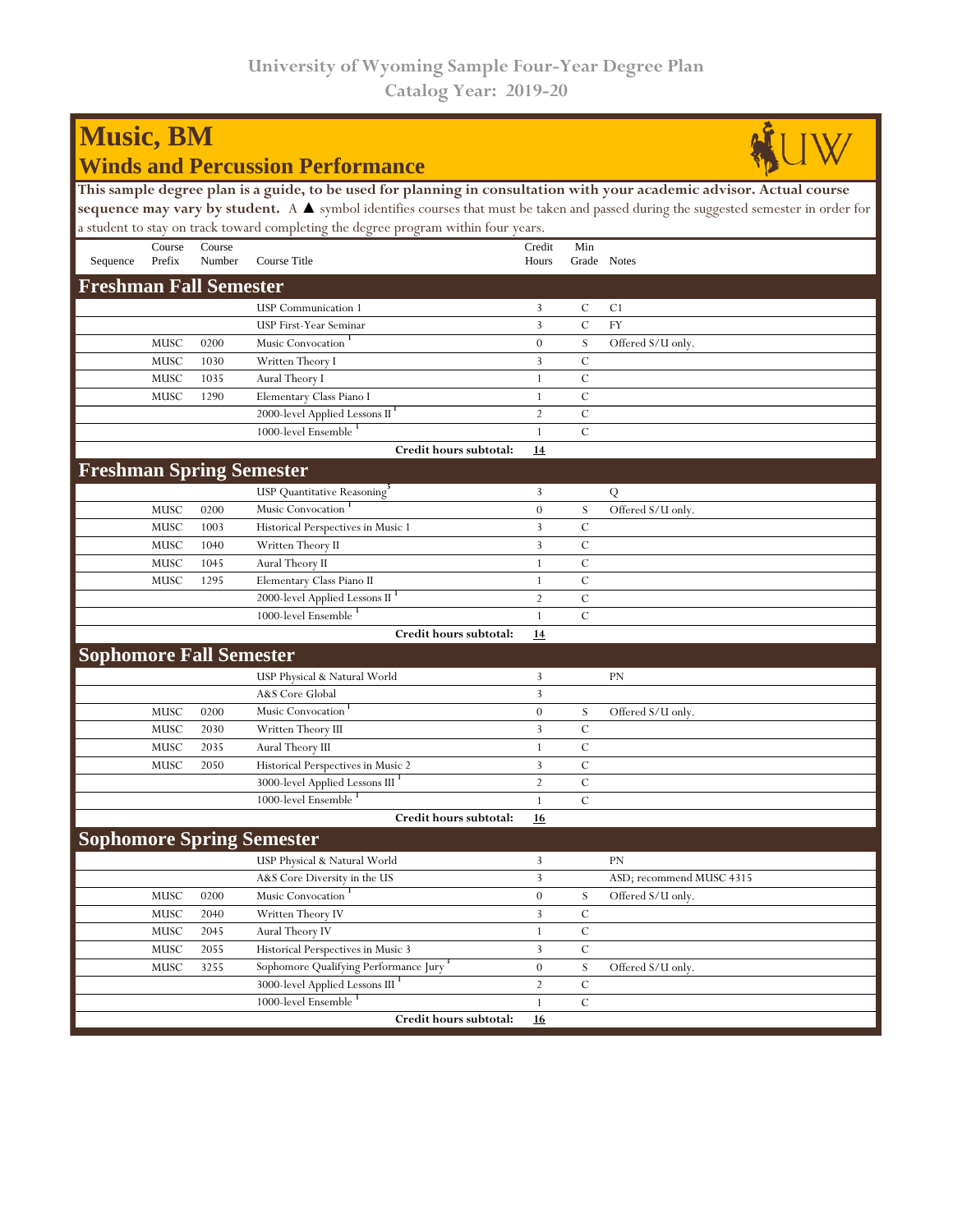| <b>Music, BM</b>                        |                  |                  |                                            |                 |                    |                                      |  |
|-----------------------------------------|------------------|------------------|--------------------------------------------|-----------------|--------------------|--------------------------------------|--|
| <b>Winds and Percussion Performance</b> |                  |                  |                                            |                 |                    |                                      |  |
| Sequence                                | Course<br>Prefix | Course<br>Number | Course Title                               | Credit<br>Hours | Min<br>Grade Notes |                                      |  |
| <b>Junior Fall Semester</b>             |                  |                  |                                            |                 |                    |                                      |  |
|                                         |                  |                  | <b>USP</b> Communication 2                 | 3               | $\mathcal{C}$      | C <sub>2</sub>                       |  |
|                                         | MUSC             | 0200             | Music Convocation <sup>1</sup>             | $\overline{0}$  | S                  | Offered S/U only.                    |  |
|                                         |                  |                  | <b>Upper Division Music Elective</b>       | 6               |                    |                                      |  |
|                                         | MUSC             | 4070             | Conducting                                 | 3               | $\mathcal{C}$      |                                      |  |
|                                         |                  |                  | 4000-level Applied Lessons IV <sup>1</sup> | $\overline{2}$  | $\mathcal{C}$      |                                      |  |
|                                         |                  |                  | 3000-level Ensemble                        | $\mathbf{1}$    | $\mathcal{C}$      |                                      |  |
|                                         |                  |                  | Credit hours subtotal:                     | 15              |                    |                                      |  |
| <b>Junior Spring Semester</b>           |                  |                  |                                            |                 |                    |                                      |  |
|                                         |                  |                  | USP US & Wyoming Constitutions             | 3               |                    | V                                    |  |
|                                         | MUSC             | 0200             | Music Convocation                          | $\mathbf{0}$    | S                  | Offered S/U only.                    |  |
|                                         | MUSC             | 3500             | Junior Recital                             | $\overline{0}$  | ${\bf S}$          | Offered S/U only.                    |  |
|                                         | MUSC             | 4615             | <b>Instrumental Pedagogy</b>               | $\sqrt{2}$      | $\mathcal{C}$      | Required for instrumental emphasis.  |  |
|                                         |                  |                  | 4000-level Applied Lessons IV <sup>1</sup> | $\overline{2}$  | $\mathcal{C}$      |                                      |  |
|                                         |                  |                  | 3000-level Ensemble                        | $\mathbf{1}$    | $\mathbf C$        |                                      |  |
|                                         |                  |                  | <b>Upper Division Music Elective</b>       | 6               | $\cal C$           |                                      |  |
|                                         |                  |                  | Credit hours subtotal:                     | 14              |                    |                                      |  |
| <b>Senior Fall Semester</b>             |                  |                  |                                            |                 |                    |                                      |  |
|                                         |                  |                  | <b>USP</b> Communication 3                 | 3               | C                  | C3; recommend MUSC 4330 or MUSC 4340 |  |
|                                         |                  |                  | USP Human Culture                          | 3               |                    | H                                    |  |
|                                         |                  |                  | Electives                                  | 3               |                    |                                      |  |
|                                         | MUSC             | 0200             | Music Convocation                          | $\theta$        | S                  | Offered S/U only.                    |  |
|                                         | MUSC             | 4040             | Composition                                | $\overline{2}$  | $\mathcal{C}$      |                                      |  |
|                                         |                  |                  | 5000-level Applied Lessons V <sup>1</sup>  | $\overline{2}$  | $\mathcal{C}$      |                                      |  |
|                                         |                  |                  | 3000-level Ensemble                        | $\mathbf{1}$    | $\mathcal{C}$      |                                      |  |
|                                         |                  |                  | Upper Division Music Elective <sup>4</sup> | $\overline{3}$  | $\mathcal{C}$      |                                      |  |
|                                         |                  |                  | Credit hours subtotal:                     | 17              |                    |                                      |  |
| <b>Senior Spring Semester</b>           |                  |                  |                                            |                 |                    |                                      |  |
|                                         |                  |                  | USP Human Culture                          | 3               |                    | H                                    |  |
|                                         |                  |                  | Elective                                   | $\overline{3}$  |                    |                                      |  |
|                                         | MUSC             | 0200             | Music Convocation <sup>1</sup>             | $\theta$        | S                  | Offered S/U only.                    |  |
|                                         | MUSC             | 4590             | Senior Recital                             | $\overline{2}$  | $\mathbf C$        |                                      |  |
|                                         |                  |                  | 5000-level Applied Lessons V <sup>1</sup>  | $\overline{2}$  | $\mathbf C$        |                                      |  |
|                                         |                  |                  | 3000-level Ensemble <sup>1</sup>           | $\mathbf{1}$    | $\overline{C}$     |                                      |  |
|                                         |                  |                  | <b>Upper Division Music Elective</b>       | 3               | $\mathcal{C}$      |                                      |  |
|                                         |                  |                  | Credit hours subtotal:                     | 14              |                    |                                      |  |
|                                         |                  |                  | <b>TOTAL CREDIT HOURS</b>                  | 120             |                    |                                      |  |

This sample degree plan is a guide for course work in the major. • Course sequencing may need to be altered if ACT, SAT or Math Placement scores require a student to take pre-college courses before taking required math or English courses. • Not all courses are offered every semester and some electives may have prerequisites. Students should review course descriptions in the University Catalog and consult with their academic advisor to plan accordingly.

## **University of Wyoming requirements:**

Students must have a minimum cumulative GPA of 2.0 to graduate. • Students must complete 42 hours of upper division (3000-level or above) coursework, 30 of which must be from the University of Wyoming. • Courses must be taken for a letter grade unless offered only for S/U. • University Studies Program (USP) Human Culture (H) and Physical & Natural World (PN) courses must be taken outside of the major subject, but can be cross-listed with the major.